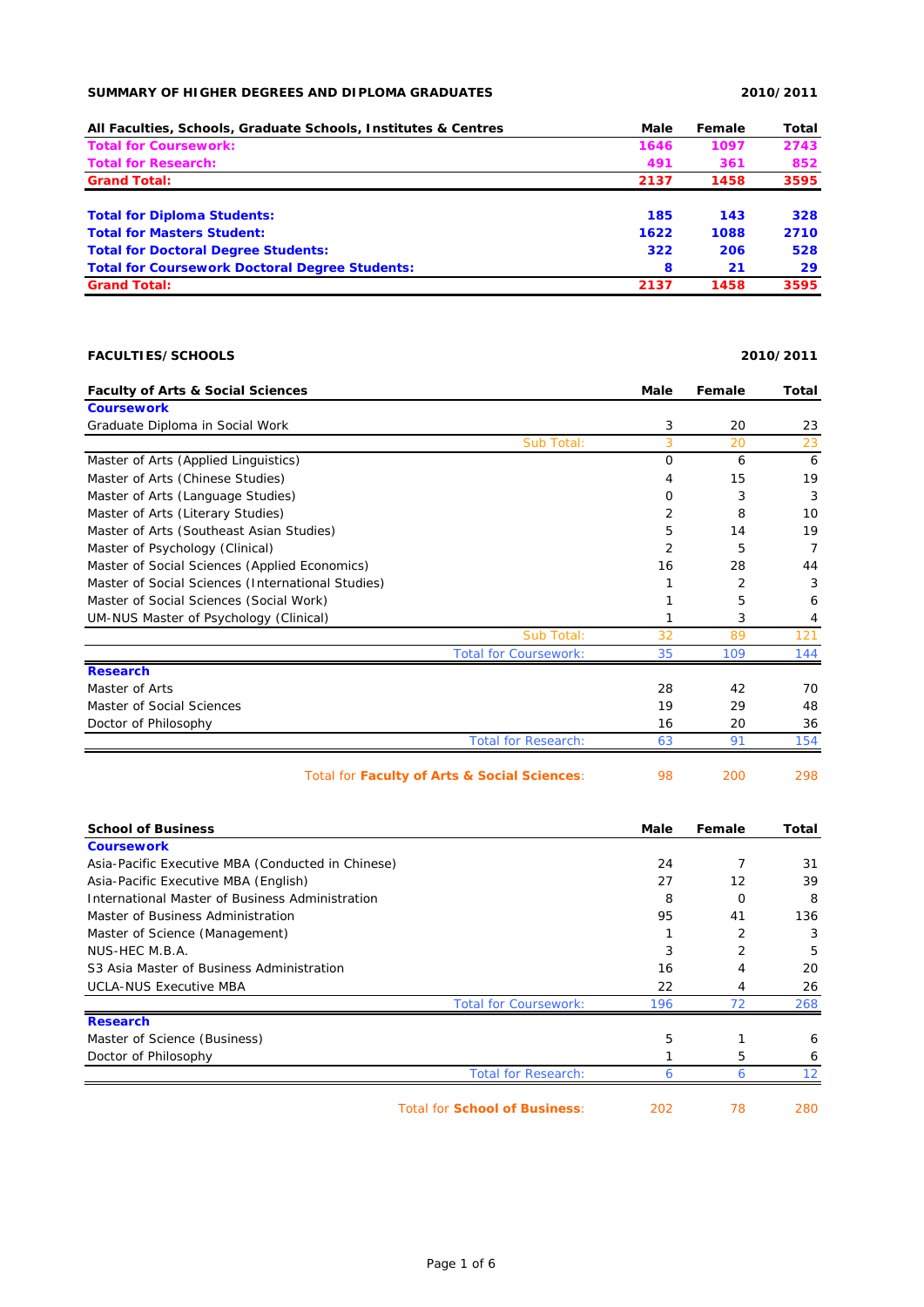| <b>School of Computing</b>                                            | Male           | Female         | Total      |
|-----------------------------------------------------------------------|----------------|----------------|------------|
| <b>Coursework</b>                                                     |                |                |            |
| Master of Computing                                                   | 65             | 21             | 86         |
| <b>Total for Coursework:</b>                                          | 65             | 21             | 86         |
| <b>Research</b><br>Master of Science                                  | 18             | 5              | 23         |
| Doctor of Philosophy                                                  | 24             | 8              | 32         |
| <b>Total for Research:</b>                                            | 42             | 13             | 55         |
|                                                                       |                |                |            |
| <b>Total for School of Computing:</b>                                 | 107            | 34             | 141        |
|                                                                       | Male           | Female         |            |
| <b>Faculty of Dentistry</b><br><b>Coursework</b>                      |                |                | Total      |
| Graduate Diploma in Dental Implantology                               | 2              | 3              | 5          |
| Sub Total:                                                            | $\overline{2}$ | 3              | 5          |
| Master of Dental Surgery (Endodontics)                                | 1              | $\overline{2}$ | $\sqrt{3}$ |
| Master of Dental Surgery (Oral & Maxillofacial Surgery)               | 0              | 1              | 1          |
| Master of Dental Surgery (Orthodontics)                               | 2              | 1              | 3          |
| Master of Dental Surgery (Periodontology)                             | $\overline{2}$ | 0              | 2          |
| Sub Total:                                                            | 5              | 4              | 9          |
| <b>Total for Coursework:</b>                                          | $\overline{7}$ | 7              | 14         |
| <b>Research</b>                                                       |                |                |            |
| Master of Science                                                     | 0              | 2              | 2          |
| Doctor of Philosophy                                                  | 1              | 3              | 4          |
| <b>Total for Research:</b>                                            | $\mathbf{1}$   | 5              | 6          |
| <b>Total for Faculty of Dentistry:</b>                                | 8              | 12             | 20         |
| <b>School of Design &amp; Environment</b>                             | Male           | Female         | Total      |
| <b>Coursework</b>                                                     |                |                |            |
| Master of Architecture                                                | 47             | 48             | 95         |
| Master of Arts (Urban Design)                                         | 11             | 5              | 16         |
| Master of Landscape Architecture                                      | 3              | 5              | 8          |
| Master of Science (Building Performance & Sustainability)             | 4              | 4              | 8          |
| Master of Science (Building Science)                                  | 9              | 15             | 24         |
| Master of Science (Environmental Management)                          | 19             | 19             | 38         |
| Master of Science (Project Management)                                | 20             | 16             | 36         |
| Master of Science (Real Estate)                                       | 21             | 17             | 38         |
| <b>Total for Coursework:</b><br><b>Research</b>                       | 134            | 129            | 263        |
| Master of Arts (Architecture)                                         | 1              | 0              | 1          |
|                                                                       | 1              | 3              |            |
| Master of Science (Building)<br>Master of Science (Estate Management) | 0              | 3              | 4<br>3     |
| Doctor of Philosophy                                                  | 2              | 4              | 6          |
| NUS-DTU Joint Ph.D.                                                   | 1              | O              | 1          |
| <b>Total for Research:</b>                                            | 5              | 10             | 15         |
|                                                                       |                |                |            |

Total for **School of Design & Environment**: 139 139 278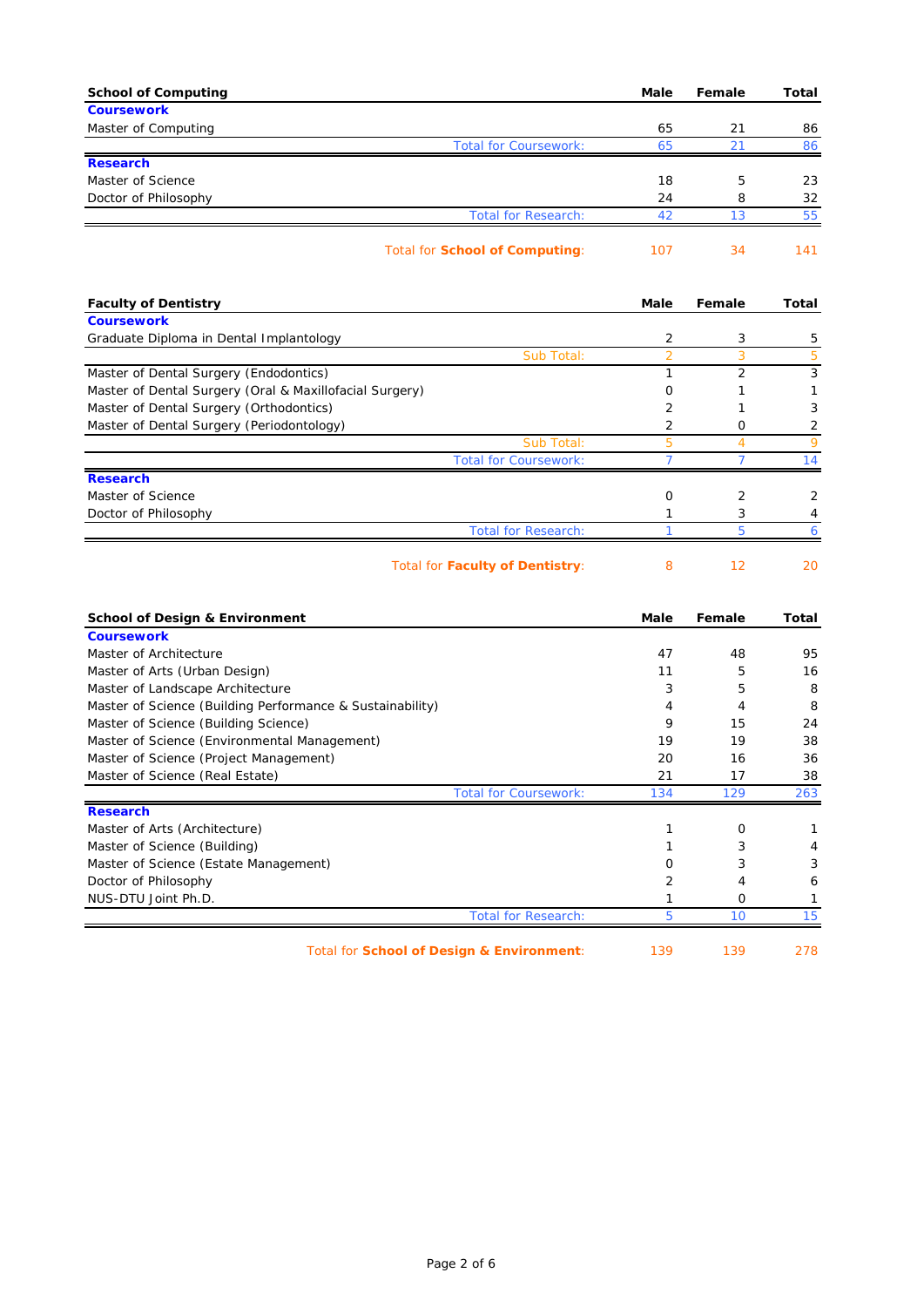| <b>Faculty of Engineering</b>                                 | Male           | Female         | <b>Total</b>   |
|---------------------------------------------------------------|----------------|----------------|----------------|
| <b>Coursework</b>                                             |                |                |                |
| Graduate Diploma in Aviation Management                       | 3              | 1              | 4              |
| Sub Total:                                                    | 3              | $\overline{1}$ | $\overline{4}$ |
| Master of Science (Chemical Engineering)                      | 12             | 9              | 21             |
| Master of Science (Civil Engineering)                         | 54             | 28             | 82             |
| Master of Science (Electrical Engineering)                    | 109            | 46             | 155            |
| Master of Science (Environmental Engineering)                 | 20             | 14             | 34             |
| Master of Science (Geotechnical Engineering)                  | 8              | 1              | 9              |
| Master of Science (Industrial and Systems Engineering)        | 49             | 18             | 67             |
| Master of Science (Intellectual Property Management)          | 3              | 6              | 9              |
| Master of Science (Management of Technology)                  | 47             | 13             | 60             |
| Master of Science (Materials Science and Engineering)         | 18             | 14             | 32             |
| Master of Science (Mechanical Engineering)                    | 46             | 3              | 49             |
| Master of Science (Mechatronics)                              | 13             | 3              | 16             |
| Master of Science (Safety, Health & Environmental Technology) | 19             | 18             | 37             |
| Master of Science (Systems Design and Management)             | 9              | 3              | 12             |
| Master of Science (Transportation Systems and Management)     | 8              | 15             | 23             |
| Sub Total:                                                    | 415            | 191            | 606            |
| <b>Total for Coursework:</b>                                  | 418            | 192            | 610            |
| <b>Research</b>                                               |                |                |                |
| Master of Engineering                                         | 56             | 18             | 74             |
| Doctor of Philosophy                                          | 130            | 49             | 179            |
| NUS-IITB Joint Ph.D.                                          | 1              | 0              | 1              |
| NUS-UIUC Joint Ph.D.                                          | 0              | 1              | 1              |
| <b>Total for Research:</b>                                    | 187            | 68             | 255            |
|                                                               |                |                |                |
| Total for <b>Faculty of Engineering</b> :                     | 605            | 260            | 865            |
|                                                               |                |                |                |
| <b>Faculty of Law</b>                                         | Male           | Female         | Total          |
| <b>Coursework</b>                                             |                |                |                |
| Graduate Diploma in Maritime & Arbitration                    | 5              | 1              | 6              |
| Sub Total:                                                    | 5              | $\mathbf{1}$   | 6              |
| Master of Laws                                                | 3              | 5              | 8              |
| Master of Laws (Asian Legal Studies)                          | $\overline{2}$ | 3              | 5              |
| Master of Laws (Corporate & Financial Services Law)           | 10             | 30             | 40             |
| Master of Laws (Intellectual Property & Technology Law)       | 6              | 3              | 9              |
| Master of Laws (International & Comparative Law)              | 12             | 6              | 18             |
| Master of Laws (International Business Law)                   | 19             | 31             | 50             |
| Master of Laws (Maritime Law)                                 | 4              | 6              | 10             |
| Sub Total:                                                    | 56             | 84             | 140            |
| <b>Total for Coursework:</b>                                  | 61             | 85             | 146            |
| <b>Research</b>                                               |                |                |                |
| Master of Laws                                                | 0              | 1              | 1              |
| Doctor of Philosophy                                          | 3              | 1              | 4              |
| <b>Total for Research:</b>                                    | 3              | $\overline{2}$ | 5              |
|                                                               |                |                |                |
| Total for Faculty of Law:                                     | 64             | 87             | 151            |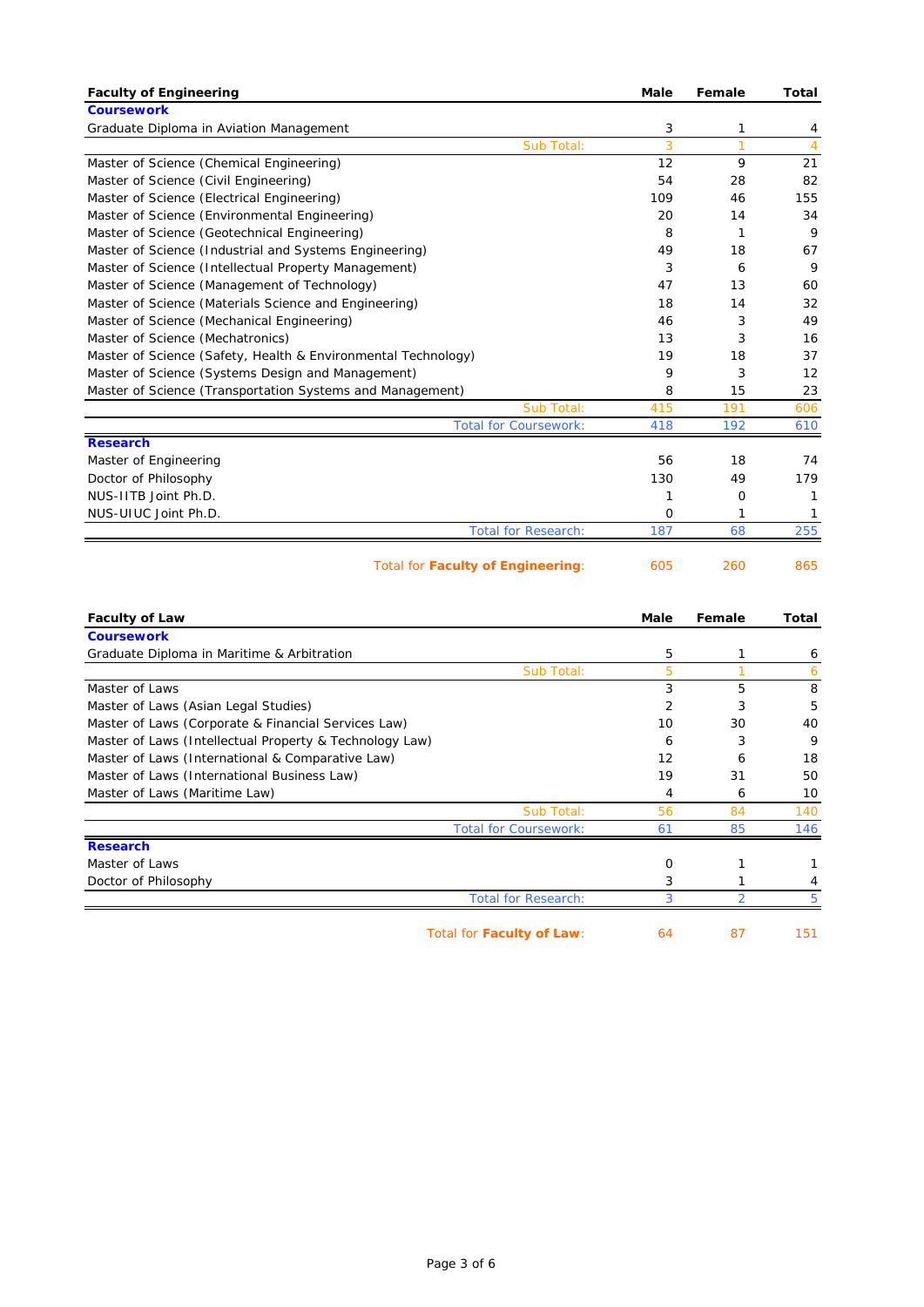| Lee Kuan Yew School of Public Policy                                                | Male           | Female         | Total          |
|-------------------------------------------------------------------------------------|----------------|----------------|----------------|
| <b>Coursework</b>                                                                   |                |                |                |
| Graduate Diploma in Public Administration                                           | 2              | 0              | 2              |
| Graduate Diploma in Public Policy                                                   | 1              | 0              | 1              |
| Sub Total:                                                                          | 3              | $\overline{O}$ | 3              |
| Master in Public Administration                                                     | 43             | 33             | 76             |
| Master in Public Administration and Management                                      | 50             | 5              | 55             |
| Master in Public Management                                                         | 22             | 4              | 26             |
| Master in Public Policy                                                             | 49             | 43             | 92             |
| Sub Total:                                                                          | 164            | 85             | 249            |
| <b>Total for Coursework:</b><br><b>Research</b>                                     | 167            | 85             | 252            |
| Doctor of Philosophy                                                                | 1              | 0              | 1              |
| <b>Total for Research:</b>                                                          | $\mathbf{1}$   | $\mathbf 0$    | $\mathbf{1}$   |
| Total for Lee Kuan Yew School of Public Policy:                                     | 168            | 85             | 253            |
| <b>Faculty of Science</b>                                                           | Male           | Female         | Total          |
| <b>Coursework</b>                                                                   |                |                |                |
| Joint Master of Science in Industrial Chemistry                                     | 11             | 16             | 27             |
| Master of Science (Applied Physics)                                                 | 5<br>13        | 5<br>19        | 10<br>32       |
| Master of Science (Chemistry)<br>Master of Science (Mathematics)                    | 7              | 3              | 10             |
| Master of Science (Pharmaceutical Sciences and Technology)                          | 4              | 8              | 12             |
| Master of Science (Physics)                                                         | 4              | 0              | $\overline{4}$ |
| Master of Science (Quantitative Finance)                                            | 12             | 12             | 24             |
| Master of Science (Statistics)                                                      | 23             | 16             | 39             |
| Master of Science in Financial Engineering                                          | 70             | 18             | 88             |
| NUS-ANU Master of Science (Science Communication)                                   | 0              | 9              | 9              |
| Doctor of Pharmacy                                                                  | 2              | 3              | 5              |
| <b>Total for Coursework:</b>                                                        | 151            | 109            | 260            |
| <b>Research</b>                                                                     |                |                |                |
| Master of Science                                                                   | 30             | 29             | 59             |
| Doctor of Philosophy<br><b>Total for Research:</b>                                  | 92<br>122      | 64<br>93       | 156<br>215     |
|                                                                                     |                |                |                |
| <b>Total for Faculty of Science:</b>                                                | 273            | 202            | 475            |
| Yong Loo Lin School of Medicine                                                     | Male           | Female         | Total          |
| <b>Coursework</b>                                                                   |                |                |                |
| Graduate Diploma in Family Medicine                                                 | 35             | 23             | 58             |
| Graduate Diploma in Family Practice Dermatology                                     | 9              | 10             | 19             |
| Graduate Diploma in Geriatric Medicine<br>Graduate Diploma in Occupational Medicine | 10<br>13       | 5<br>4         | 15<br>17       |
| Sub Total:                                                                          | 67             | 42             | 109            |
| Master of Clinical Investigation                                                    | $\overline{7}$ | 2              | 9              |
| Master of Medicine (Anaesthesiology)                                                | 6              | 14             | 20             |
| Master of Medicine (Diagnostic Radiology)                                           | 10             | 7              | 17             |
| Master of Medicine (Emergency Medicine)                                             | $\overline{2}$ | 3              | 5              |
| Master of Medicine (Family Medicine)                                                | 11             | 13             | 24             |
| Master of Medicine (Internal Medicine)                                              | 17             | 25             | 42             |
| Master of Medicine (Obstetrics and Gynaecology)                                     | 1              | 5              | 6              |
| Master of Medicine (Ophthalmology)                                                  | 5              | 6              | 11             |
| Master of Medicine (Orthopaedic Surgery)                                            | 3              | 0              | 3              |
| Master of Medicine (Otorhinolaryngology)                                            | 3              | 3              | 6              |
| Master of Medicine (Paediatric Medicine)                                            | 2              | 8              | 10             |
| Master of Medicine (Psychiatry)                                                     | 9              | 2              | 11             |
| Master of Medicine (Surgery)                                                        | 7              | 2              | 9              |
| Master of Public Health                                                             | 9              | 9              | 18             |
| Master of Science (Speech and Language Pathology)                                   | 0              | 18             | 18             |
| Sub Total:                                                                          | 92             | 117            | 209            |
| <b>Total for Coursework:</b>                                                        | 159            | 159            | 318            |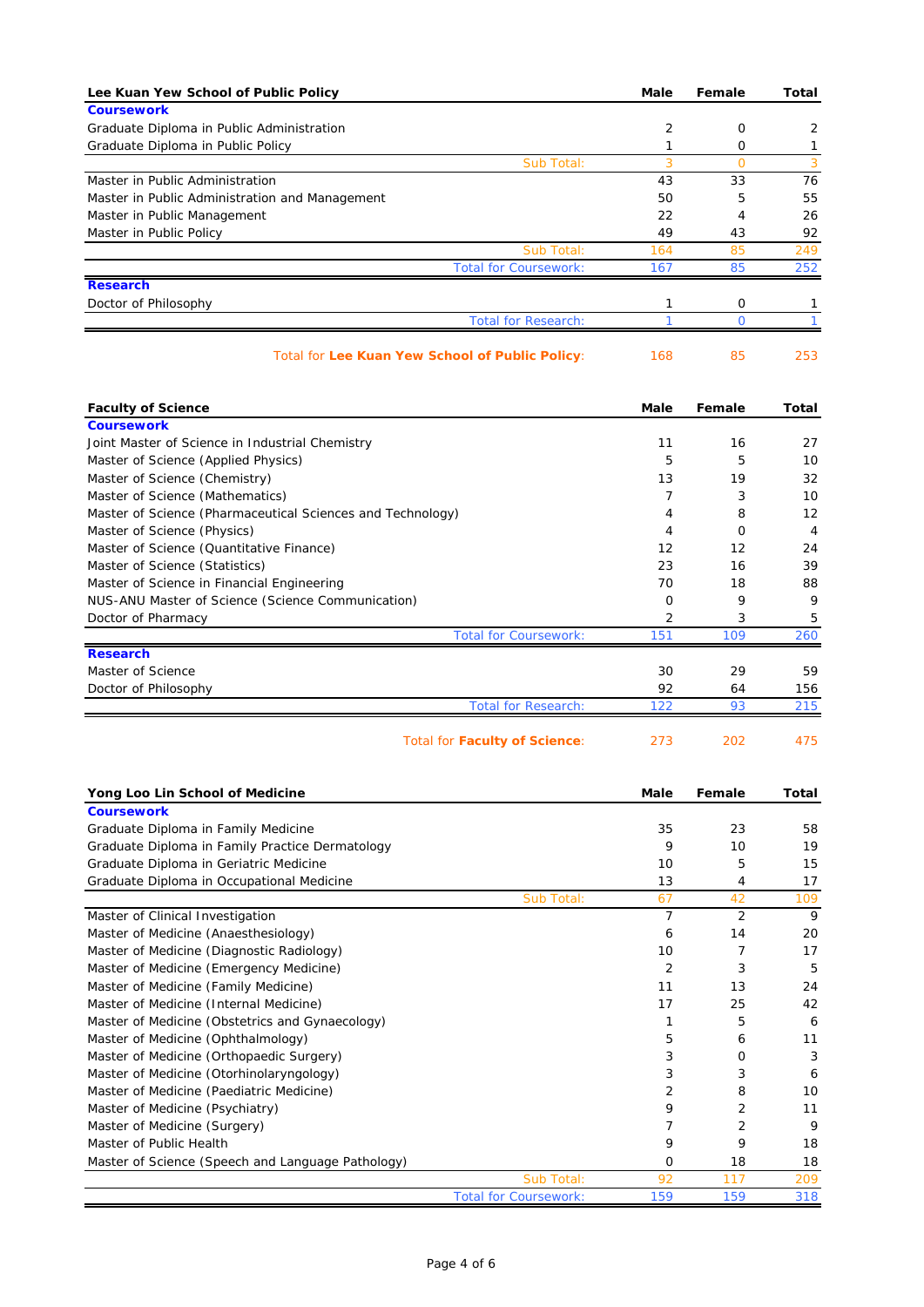| <b>Research</b>                                                    |          |        |                |
|--------------------------------------------------------------------|----------|--------|----------------|
| Joint M.Sc. in Infectious Diseases, Vaccinology and Drug Discovery | 1        | 6      | $\overline{7}$ |
| Master of Science                                                  | 10       | 16     | 26             |
| Doctor of Medicine                                                 |          | O      |                |
| Doctor of Philosophy                                               | 30       | 33     | 63             |
| <b>Total for Research:</b>                                         | 42       | 55     | 97             |
| Total for Yong Loo Lin School of Medicine:                         | 201      | 214    | 415            |
| Yong Siew Toh Conservatory of Music                                | Male     | Female | <b>Total</b>   |
| <b>Coursework</b>                                                  |          |        |                |
| Graduate Diploma in Music Performance                              | 0        | 1      |                |
| <b>Total for Coursework:</b>                                       | $\Omega$ |        |                |
| Total for Yong Siew Toh Conservatory of Music:                     | O        | 1      |                |
| Duke-NUS Graduate Medical School S'pore                            | Male     | Female | Total          |
| <b>Coursework</b>                                                  |          |        |                |
| Doctor of Medicine                                                 | 6        | 18     | 24             |
| <b>Total for Coursework:</b>                                       | 6        | 18     | 24             |
| Total for Duke-NUS Graduate Medical School S'pore:                 | 6        | 18     | 24             |